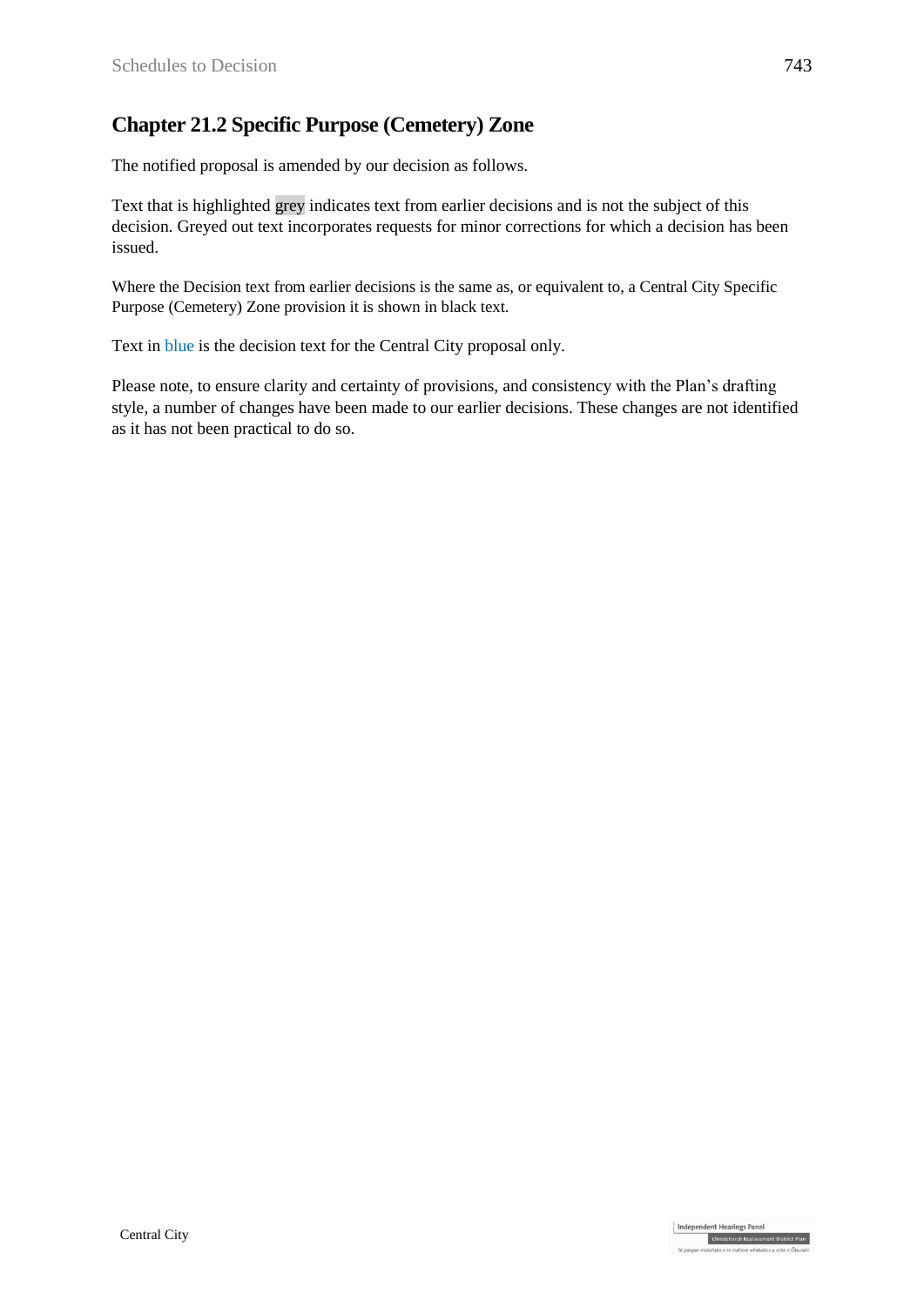# **21.2 Specific Purpose (Cemetery) Zone**

## **21.2.1 Introduction**

This introduction is to assist the lay reader to understand how this chapter works and what it applies to. It is not an aid to interpretation in a legal sense.

The provisions in this chapter give effect to the Chapter 3 Strategic Directions Objectives.

This chapter relates to activities that may occur in the Specific Purpose (Cemetery) Zone. Objectives, policies, rules, standards and assessment criteria provide for activities in this zone.

The Specific Purpose (Cemetery) Zone applies to cemeteries and crematoria across Christchurch City. It seeks to enable cremation and interment services and, where appropriate, recognise, protect and enhance the cultural heritage, ecological, landscape and spiritual/religious values of cemeteries and crematoria in the zone.

# **21.2.2 Objectives and policies**

### **21.2.2.1 Objective – Cemeteries and crematoria**

a. Cemeteries and crematoria are provided in the Specific Purpose (Cemetery) Zone to enable cremation and interment services to meet the community's needs, other than in the closed Barbadoes Street Cemetery.

#### **21.2.2.1.1 Policy – Provision of cremation and interment services**

- a. The provision of cremation in a crematorium, interment and disinterment services, and its associated activities, shall ensure that risks and actual or potential adverse effects to people, property and the natural environment are minimised.
- b. Cremation and interment are not provided for in the Barbadoes Street Cemetery.

## **21.2.2.2 Objective – Natural and cultural heritage**

a. The cultural heritage, ecological, landscape, spiritual and religious values of cemeteries and crematoria are, where appropriate, recognised, protected, enhanced and/or conserved.

#### **21.2.2.2.1 Policy – Natural and cultural heritage**

a. The protection, enhancement and/or conservation of the cultural heritage, ecological, landscape, spiritual and religious values of cemeteries and crematoria shall be, where appropriate, recognised, promoted and/or conserved in the development, operation and management of cemeteries.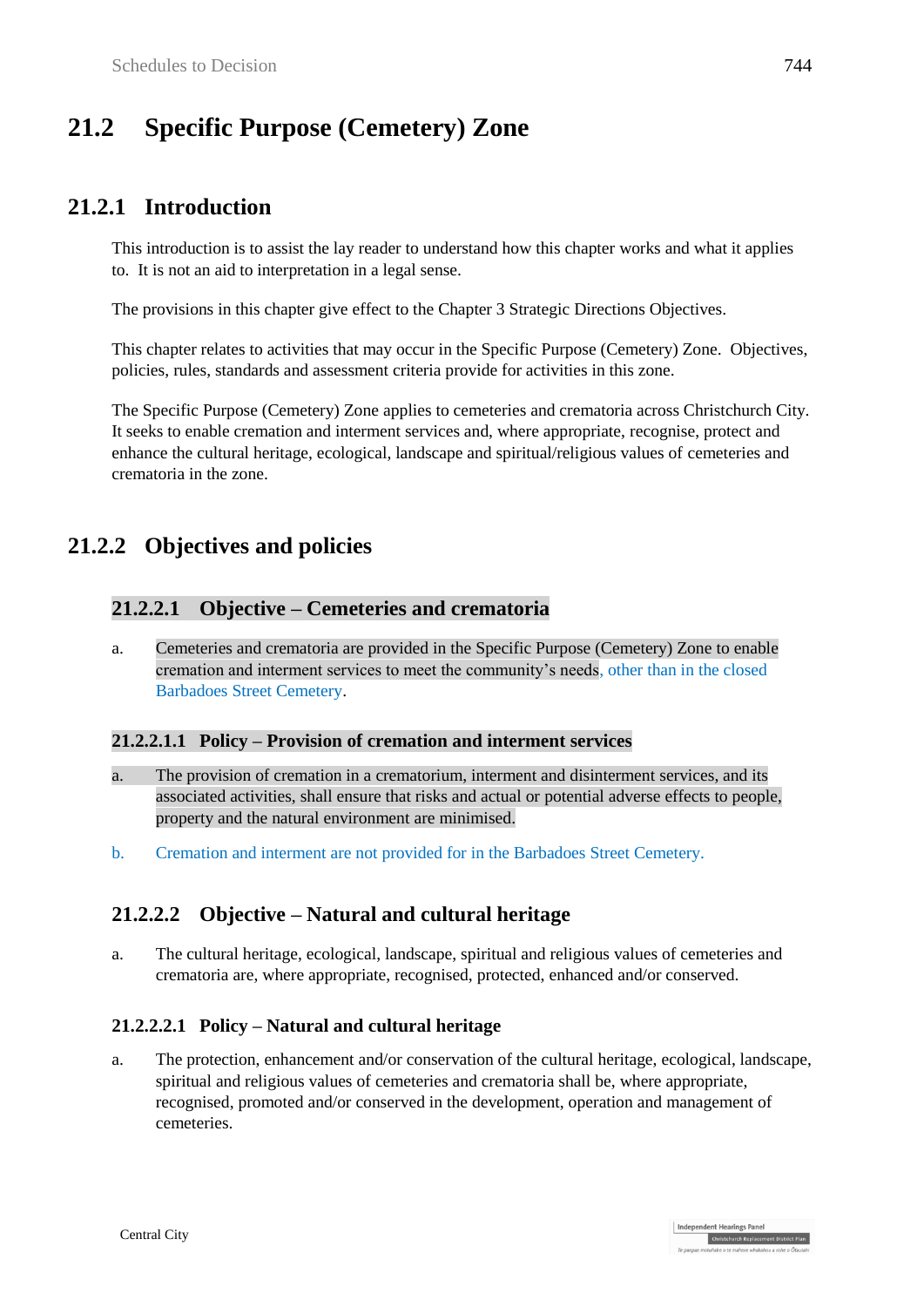### **21.2.2.3 Objective – Passive cemetery activities**

a. Cemeteries and crematoria are developed and managed to provide for passive cemetery activities in the City.

#### **21.2.2.3.1 Policy – Compatibility**

- a. The location, design, bulk and scale of buildings shall be compatible with the size and purpose of the activity.
- b. Any passive cemetery activities and its associated structures are secondary to the primary purpose of interment or conservation in the case of the Barbadoes Street Cemetery.

## **21.2.3 How to interpret and apply the rules**

- a. The rules that apply to activities in the Specific Purpose (Cemetery) Zone and that involve the use of the cemeteries and crematoria listed in Appendices 21.2.7.1 and 12.2.7.2, and shown on the planning maps, are contained in the activity status tables (including activity specific standards) in Rule 21.2.4 and the built form standards in Rule 21.2.5.
- b. The activity status tables and standards in the following chapters also apply to activities in the Specific Purpose (Cemetery) Zone :
	- **5** Natural Hazards;
	- **6** General Rules and Procedures;
	- **7** Transport;
	- **8** Subdivision, Development and Earthworks;
	- **9** Natural and Cultural Heritage;
	- **11** Utilities and Energy;
	- **12** Hazardous Substances and Contaminated Land;

#### **Notes:**

- A. Cemeteries are included in the Ministry for the Environment's Hazardous Activities and Industries List (HAIL). All listed cemeteries will be managed to ensure that they comply with the requirements of the Resource Management (National Environmental Standards for Assessing andManaging Contaminants in Soil to Protect Human Health) Regulations 2011.
- B. Activities should be undertaken in accordance with the Christchurch City Council Cemeteries Handbook (June 2013), relevant Cemetery Development Plans and Conservation Plans, and the Christchurch City Council Cemeteries Master Plan (June 2013).
- C. Maintenance and repair works on headstones and other structures in the Barbadoes Street Cemetery should be undertaken in accordance with the ICOMOS New Zealand Charter for the Conservation of Places of Cultural Heritage Value and Conserving Our Cemeteries, 2003, by the National Trust of Australia (Victoria).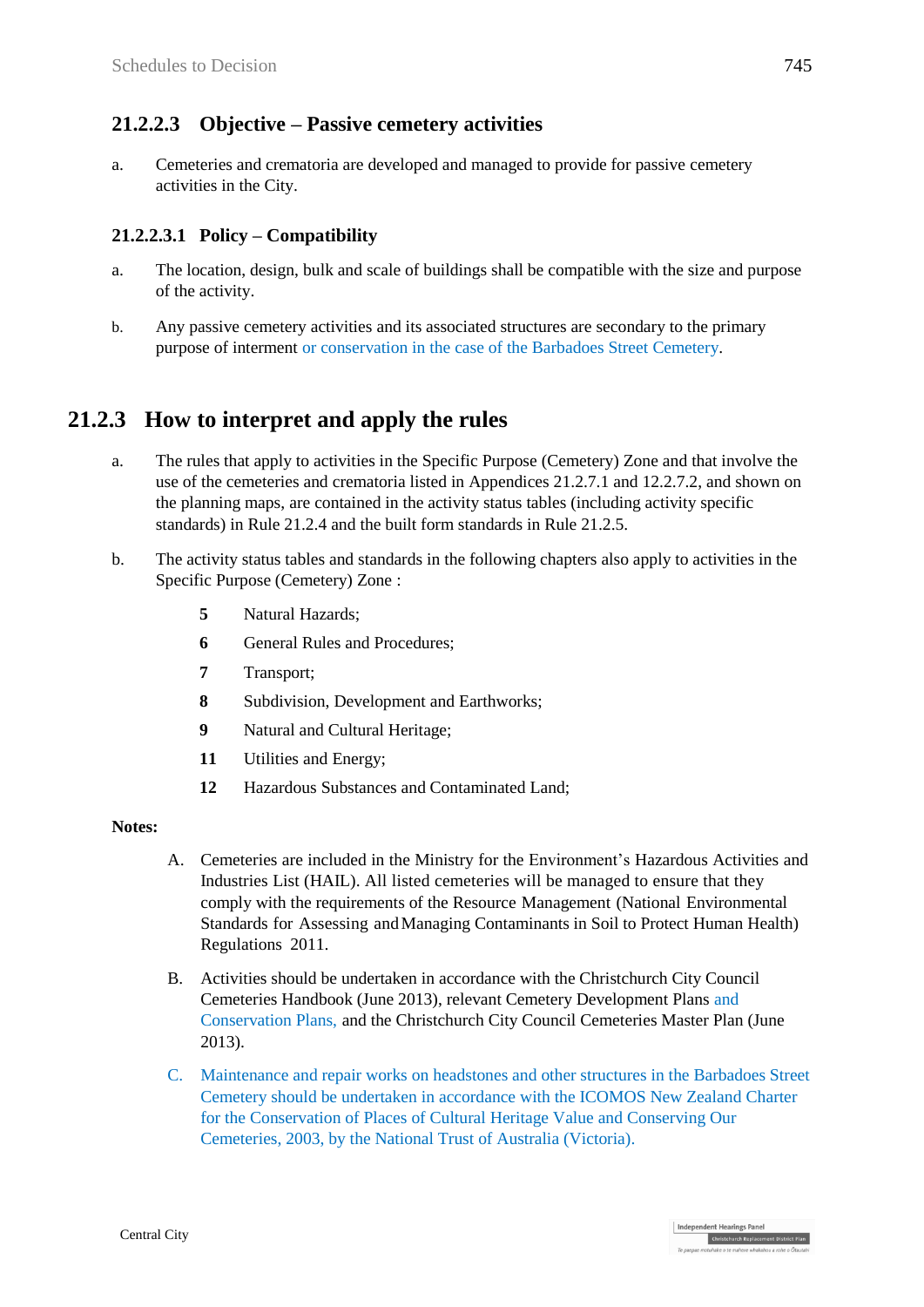c. Where the word "facility" is used in the rules, it shall also include the use of a site/building for the activity that the facility provides for, unless expressly stated otherwise.

Similarly, where the word/phrase defined include the word "activity" or "activities", the definition includes the land and/or buildings for that activity unless stated otherwise in the activity status tables.

# **21.2.4 Rules – Specific Purpose (Cemetery) Zone**

## **21.2.4.1 Activity status tables**

#### **21.2.4.1.1 Permitted activities**

The activities listed below are permitted activities in the Specific Purpose (Cemetery) Zone if they meet any activity specific standards set out in this table and the built form standards in Rule 21.2.5

| Activities may also be restricted discretionary or non-complying as specified in Rules 21.2.4.1.2 and |  |
|-------------------------------------------------------------------------------------------------------|--|
| 21.2.4.1.3.                                                                                           |  |

| <b>Activity</b> |                                                                                                                                                                                                                                                              | <b>Activity specific standards</b>                                                                                                                                                                                                                                                                      |  |  |
|-----------------|--------------------------------------------------------------------------------------------------------------------------------------------------------------------------------------------------------------------------------------------------------------|---------------------------------------------------------------------------------------------------------------------------------------------------------------------------------------------------------------------------------------------------------------------------------------------------------|--|--|
| <b>P1</b>       | Cremation, burial or interments, disinterments and<br>burial plots, except in the Barbadoes Street<br>Cemetery.                                                                                                                                              | a. Compliance with the built form standards at Rule<br>$21.2.5(b)$ and (c).<br>b. Cremation shall occur only within a crematorium.                                                                                                                                                                      |  |  |
| P <sub>2</sub>  | Installation, repair and maintenance, and/or<br>removal of monuments, vaults or mausolea, except<br>in closed cemeteries listed in Appendix 21.2.6.2.<br>In the Barbadoes Street Cemetery maintenance and<br>repair works on headstones and other structures | a. Rule $21.2.5(a)$ to (d).                                                                                                                                                                                                                                                                             |  |  |
| <b>P3</b>       | Installation of temporary markers.                                                                                                                                                                                                                           | a. Temporary markers shall have a duration of only<br>one year, excluding plot markers which are flush<br>or below ground level.                                                                                                                                                                        |  |  |
| P <sub>4</sub>  | Any single building, except for cemeteries and<br>crematoria listed in Appendix 9.3.6.1 Schedules of<br>Significant Historic Heritage Places.                                                                                                                | a. Compliance with the built form standards at Rule<br>$21.2.5$ (a), (b) and (d).<br>b. Any single building shall not exceed $200m^2$ gross<br>floor area.                                                                                                                                              |  |  |
|                 |                                                                                                                                                                                                                                                              | c. Closed cemeteries listed in Appendix 21.2.7.2 –<br>Any single building shall not exceed 40m <sup>2</sup> gross<br>floor area, except that one residential unit that<br>does not exceed 150m <sup>2</sup> gross floor area may be<br>erected on any one site for management or<br>custodial purposes. |  |  |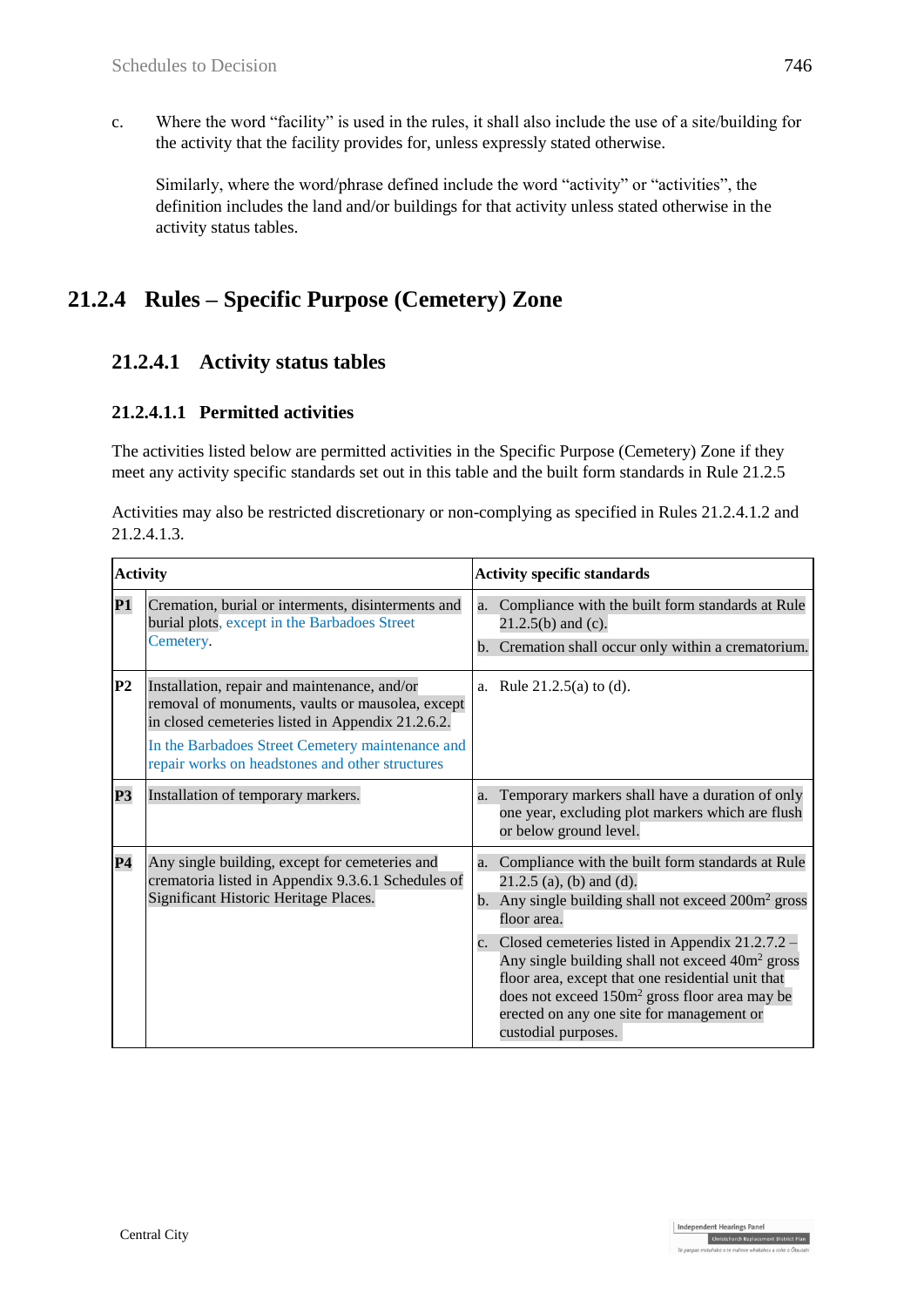| <b>Activity</b> |                                                                                                                                                                                                                                                                                                                                                           | <b>Activity specific standards</b> |
|-----------------|-----------------------------------------------------------------------------------------------------------------------------------------------------------------------------------------------------------------------------------------------------------------------------------------------------------------------------------------------------------|------------------------------------|
| P <sub>5</sub>  | General maintenance, including:<br>a. top dressing of graves;<br>b. mowing, fertilising, aeration etc of lawn areas;<br>shrub planting of existing planted areas;<br>c.<br>pruning of trees;<br>d.<br>e. removal of planting areas (including native and<br>exotic species), except for cemeteries listed in<br>Appendix 9.3.6.1 Schedules of Significant | a. Nil.                            |
|                 | Historic Heritage Places;<br>removal of plants on graves (including native<br>f.<br>and exotic species); and<br>removal of trees, except for those<br>g.<br>cemeteries listed in Appendix 9.3.6.1 Schedule<br>of Significant Historic Heritage Places.                                                                                                    |                                    |
| <b>P6</b>       | Planting of new (native or exotic) trees and shrubs;<br>or the establishment of new lawn areas, except for<br>cemeteries listed in Appendix 9.3.6.1 Schedules of<br>Significant Historic Heritage Places.                                                                                                                                                 | a. Nil.                            |
| P7              | Graveyard spiritual services.                                                                                                                                                                                                                                                                                                                             | Nil.<br>a.                         |

### **21.2.4.1.2 Restricted discretionary activities**

The activities listed below are restricted discretionary activities.

Discretion to grant or decline consent and impose conditions is restricted to the matters of discretion set out in 21.2.6, as set out in the following table.

| <b>Activity</b> |                                                                                                                                                                                     | The Council's discretion shall be limited to the<br>following matters:                                                                                                                                                                                                                                           |  |  |  |
|-----------------|-------------------------------------------------------------------------------------------------------------------------------------------------------------------------------------|------------------------------------------------------------------------------------------------------------------------------------------------------------------------------------------------------------------------------------------------------------------------------------------------------------------|--|--|--|
|                 | <b>RD1</b> Any activity listed in Rule 21.2.4.1.1 P1 to P4<br>that does not comply with one or more of the<br>built form standards listed under the activity<br>specific standards. | a. Street scene $-21.2.6.1$ .<br>b. Height, separation from neighbours and daylight<br>recession planes $-21.2.6.2$ .                                                                                                                                                                                            |  |  |  |
|                 | <b>RD2</b> Any work on monuments, vaults or mausolea in<br>the Akaroa French Cemetery and Mount<br>Magdala Cemetery listed in Appendix 21.2.7.2.                                    | a. Street scene $-21.2.6.1$ .<br>b. Height, separation from neighbours and daylight<br>recession planes $-21.2.6.2$ .<br>Note: This activity should align with the appropriate<br>Cemetery Conservation Plan and the ICOMOS New<br>Zealand Charter for the Conservation of Places of<br>Cultural Heritage Value. |  |  |  |

### **21.2.4.1.3 Non-complying activities**

The activities listed below are non-complying activities.

| <b>Activity</b>                                                                               |
|-----------------------------------------------------------------------------------------------|
| <b>NC1</b> Any activity not provided for as a permitted or restricted discretionary activity. |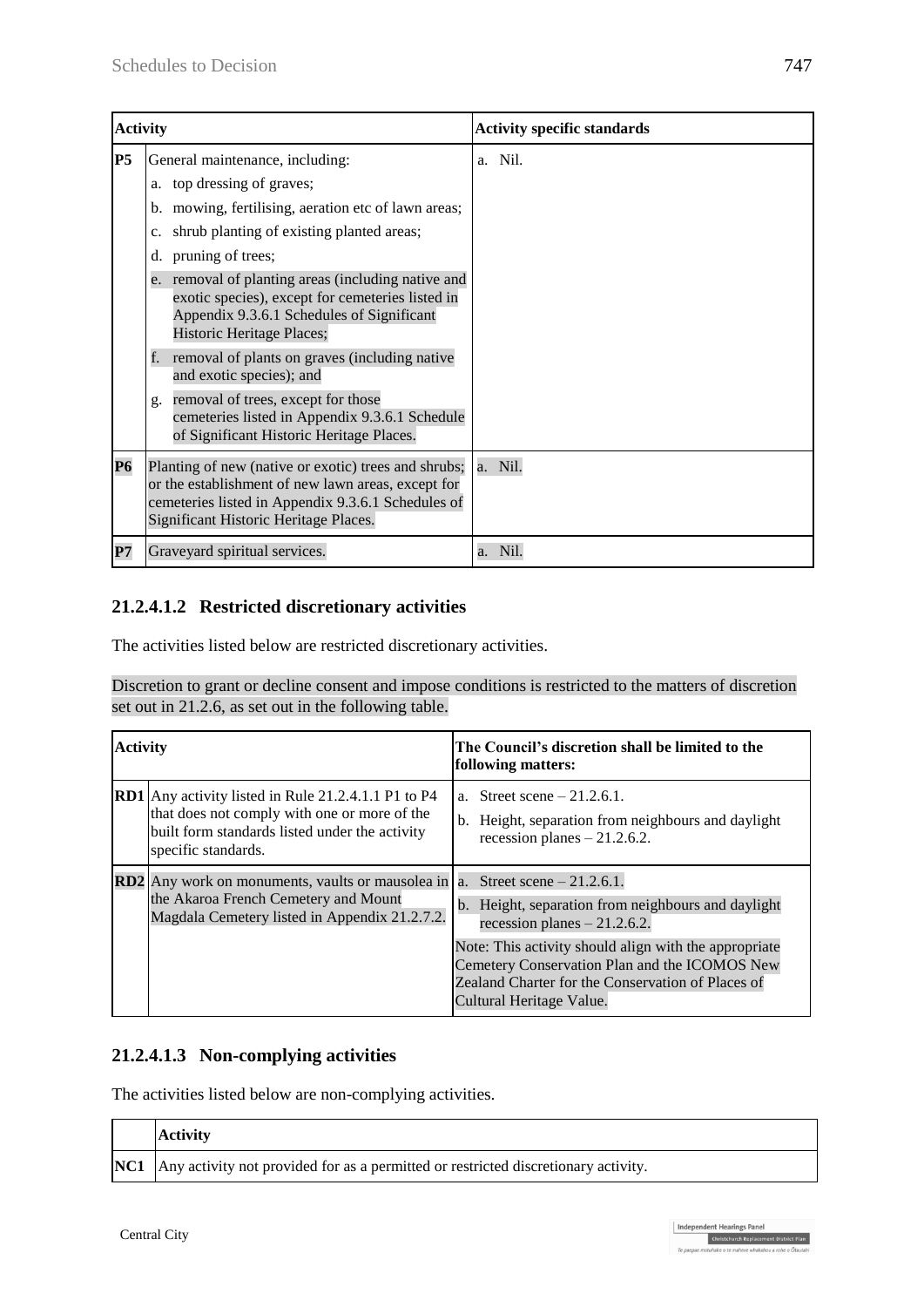|                 |        | <b>Activity</b>                                                                                                                                                                                                                                                                                                                    |  |  |  |  |  |
|-----------------|--------|------------------------------------------------------------------------------------------------------------------------------------------------------------------------------------------------------------------------------------------------------------------------------------------------------------------------------------|--|--|--|--|--|
| NC <sub>2</sub> |        | a. Sensitive activities and buildings (excluding accessory buildings associated with an existing activity):                                                                                                                                                                                                                        |  |  |  |  |  |
|                 |        | Within 10 metres of the centre line of a 66kV electricity distribution line or within 10 metres of<br>i.<br>a foundation of an associated support structure.                                                                                                                                                                       |  |  |  |  |  |
|                 |        | ii.<br>Within 5 metres of the centre line of a 33kV electricity distribution line or the 11kV Heathcote<br>to Lyttelton electricity distribution line or within 5 metres of a foundation of an associated<br>support structure.                                                                                                    |  |  |  |  |  |
|                 |        | b. Fences within 5 metres of a 66kV, 33kV and 11kV Heathcote to Lyttelton electricity distribution line<br>support structure foundation.                                                                                                                                                                                           |  |  |  |  |  |
|                 |        | Any application arising from this rule shall be limited notified only to Orion New Zealand Limited or<br>other electricity distribution network operator (absent its written approval).                                                                                                                                            |  |  |  |  |  |
|                 | Notes: |                                                                                                                                                                                                                                                                                                                                    |  |  |  |  |  |
|                 | 1.     | The 66kV, 33kV and the 11kV Heathcote to Lyttelton electricity distribution lines are shown on the<br>planning maps.                                                                                                                                                                                                               |  |  |  |  |  |
|                 | 2.     | Vegetation to be planted around the electricity distribution lines should be selected and/or managed to<br>ensure that it will not result in that vegetation breaching the Electricity (Hazards from Trees)<br>Regulations 2003.                                                                                                   |  |  |  |  |  |
|                 | 3.     | The New Zealand Electrical Code of Practice for Electrical Safe Distances (NZECP 34:2001)<br>contains restrictions on the location of structures and activities in relation to electricity distribution<br>line. Buildings and activities in the vicinity of electricity distribution lines must comply with the<br>NZECP 34:2001. |  |  |  |  |  |

# **21.2.5 Built form standards**

The following built form standards shall be met by the relevant permitted activities.

|                | Built form standard                                                                | Standard                                                                                                               |
|----------------|------------------------------------------------------------------------------------|------------------------------------------------------------------------------------------------------------------------|
| a.             | Maximum height of any building                                                     | a. 8 metres<br>b. 5 metres (closed cemeteries $-$ Appendix 21.2.7.2)                                                   |
| b.             | Minimum building setback                                                           | a. 5 meters from a road boundary<br>b. 20 metres from the boundary with any zone other than a<br><b>Transport Zone</b> |
| C <sub>1</sub> | Minimum setback for concrete beams<br>and burial plots from internal<br>boundaries | a. 10 metres.                                                                                                          |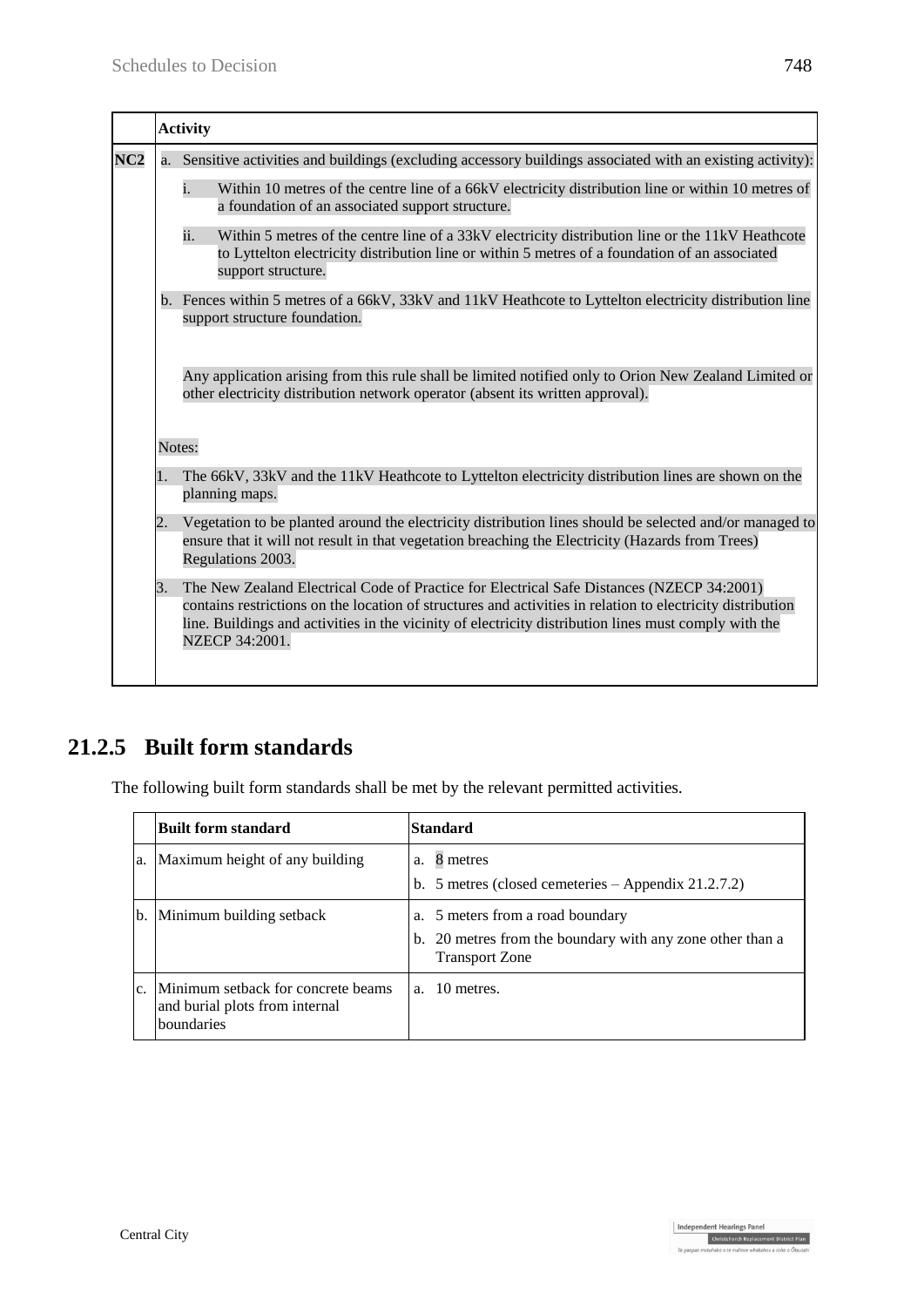| d. | Daylight recession planes | a.    | Buildings shall not project beyond a building envelope<br>constructed by recession planes, as shown in Appendix<br>14.14.2, from points 2.3 metres above internal boundaries<br>adjoining a residential zone.  |
|----|---------------------------|-------|----------------------------------------------------------------------------------------------------------------------------------------------------------------------------------------------------------------|
|    |                           | Note: |                                                                                                                                                                                                                |
|    |                           |       | There is no recession plane requirement for the Specific<br>Purpose (Cemetery) Zone unless it adjoins a residential<br>zone.                                                                                   |
|    |                           |       | The level of site boundaries shall be measured from filled<br>ground level except where the site on the other side of the<br>internal boundary is at a lower level, then that lower level<br>shall be adopted. |

## **21.2.6 Matters of discretion**

### **21.2.6.1 Street scene**

- a. Whether any reduction in setback would enable greater protection or retention of natural or heritage values within the site as a whole.
- b. Any proposed landscaping of buildings or structures which may reduce the visual impact of a reduction in setback.
- c. Any adverse visual or heritage impacts within the special purpose area itself and its value to the public, or on its natural character.

## **21.2.6.2 Height, separation from neighbours and daylight recession planes**

- a. Any adverse effect of building height on adjacent residences or residential zones, particularly in terms of overshadowing.
- b. The visual impact of the scale of the structure and its appropriateness having regard to the purpose of the special area.
- c. Any landscaping provided to reduce the visual impact of the building as seen from the street or adjoining residences.

Independent Hearings Panel

Christchurch Replacement District Plan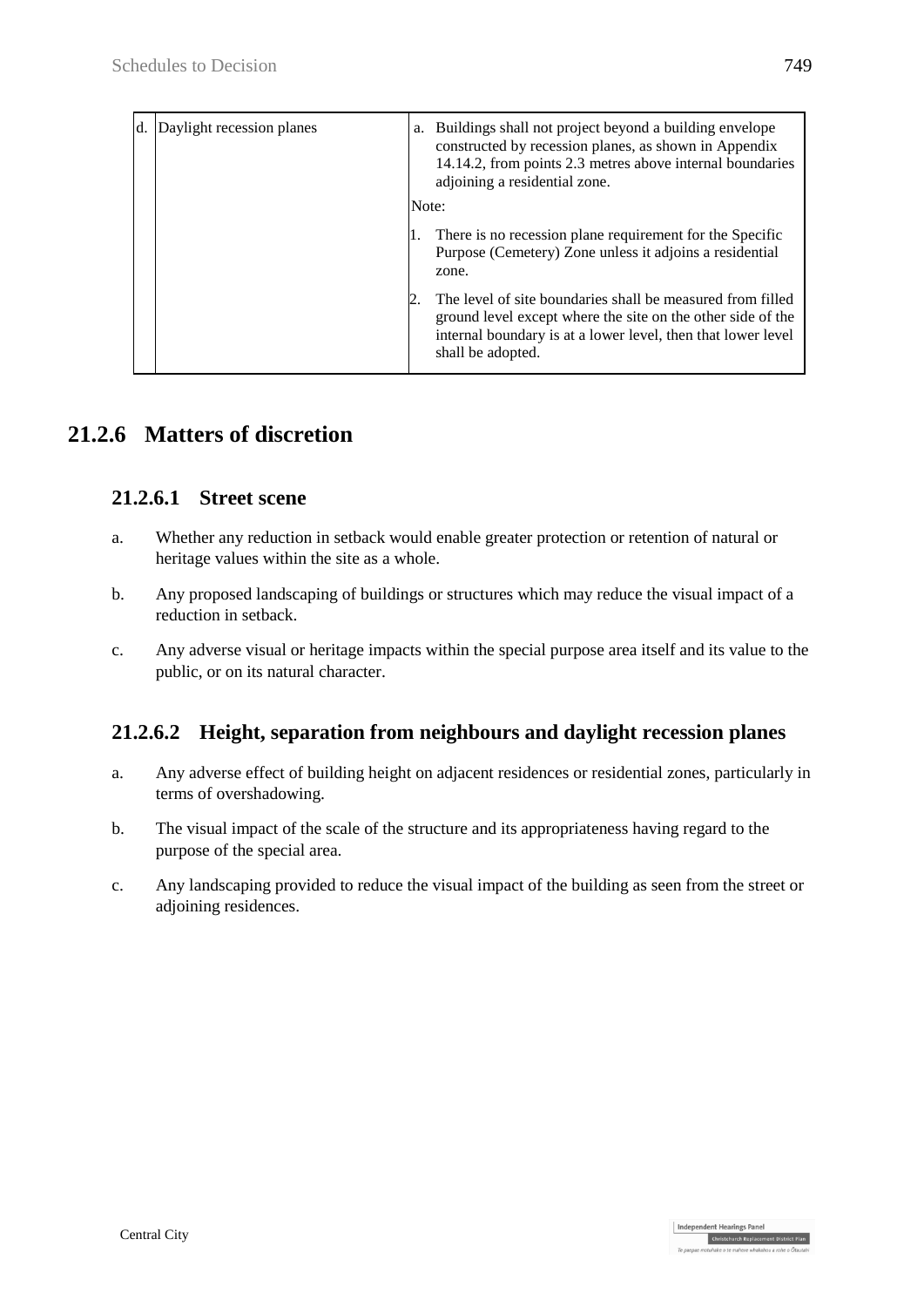# **21.2.7 Appendices**

## **21.2.7.1 List of cemeteries and crematoria**

| No.                     | <b>Name</b>                                                                                                                                     | <b>Address</b>                         | <b>Locality</b>    | <b>Legal Description</b>                                                     | <b>Area</b><br>(ha)                  | <b>Planning</b><br>Map |
|-------------------------|-------------------------------------------------------------------------------------------------------------------------------------------------|----------------------------------------|--------------------|------------------------------------------------------------------------------|--------------------------------------|------------------------|
| $\mathbf{1}$            | Akaroa Anglican<br>Cemetery<br>(see also Appendix<br>9.4.5.1 Significant<br>Trees Schedule)                                                     | 135 Beach Road<br>145 Beach Road       | Akaroa             | RES 2546 (SO 2619)<br>RES 56 (SO 2619)                                       | 0.6272<br>1.2140                     | 77, R5                 |
| $\overline{\mathbf{c}}$ | Akaroa Catholic<br>Cemetery                                                                                                                     | 1 Akaroa Cemetery<br>Road              | Akaroa             | RES 116 (SO 2619)                                                            | 0.8093                               | 77, R5                 |
| $\overline{\mathbf{3}}$ | <b>Akaroa Dissenters</b><br>Cemetery                                                                                                            | 3 Akaroa Cemetery<br>Road              | Akaroa             | RES 4997 (SO 9483)                                                           | 0.4944                               | 77, R5                 |
| $\overline{\mathbf{4}}$ | <b>Avonhead Cemetery</b>                                                                                                                        | 140 Hawthornden<br>Road                | Avonhead           | Lot 3 DP 26791<br>Lot 1 DP 354923                                            | 5.53<br>1.5787                       | 23/30                  |
| 5                       | <b>Belfast Cemetery</b>                                                                                                                         | 15 Guthries Road                       | <b>Belfast</b>     | RS 42108 (SO 16519)<br>Lot 1 DP 465652<br>Lot 2 DP 465652<br>Lot 3 DP 465652 | 2.0234<br>1.8574<br>3.1198<br>4.0967 | 12                     |
| $\overline{\bf{6}}$     | <b>Bromley Cemetery</b>                                                                                                                         | 429 Linwood Avenue Bromley             |                    | Lot 1 DP 8825                                                                | 10.4485                              | 40                     |
| $\overline{7}$          | Diamond Harbour<br>Cemetery                                                                                                                     | 2D Waipapa Avenue                      | Diamond<br>Harbour | Lot 11 DP 304811                                                             | 1.1805                               | 59                     |
| 8                       | Duvauchelle<br>Cemetery                                                                                                                         | 6267 Christchurch<br>Akaroa Road       | Duvauchelle        | RES 3038 (SO 5725)<br>Pt RES 4877 (SO 5725)                                  | 0.8701<br>0.4036                     | 70, R5                 |
| $\overline{\mathbf{9}}$ | <b>Harewood Memorial</b><br>Gardens and<br>Crematorium<br>(see also Appendix<br>9.3.6.1 Schedule of<br>Significant Historic<br>Heritage Places) | 509 Johns Road                         | <b>Belfast</b>     | Lot 13 DP 438426<br>Sec 65 (SO 460822)                                       | 3.5295<br>0.9989                     | 18                     |
| 10                      | Kaituna Valley<br>Cemetery                                                                                                                      | 399 Kaituna Valley<br>Road             | Motukarara         | Lot 2 DP 10339 CT<br>443/203                                                 | 0.0938                               | R <sub>3</sub>         |
| 11                      | Le Bons Bay<br>Cemetery                                                                                                                         | 27 Le Bons Bay<br><b>Cemetery Road</b> | Le Bons Bay        | RES 800 (SO 2903)                                                            | 2.5571                               | 72, R5                 |
| 12                      | <b>Linwood Cemetery</b>                                                                                                                         | 25 Butterfield<br>Avenue               | <b>Bromley</b>     | Pt Lot 1 DP 8756 CT<br>414/6<br>Sec 2 SO 18385 CT<br>34D/572                 | 6.4933<br>1.3120                     | 33/40                  |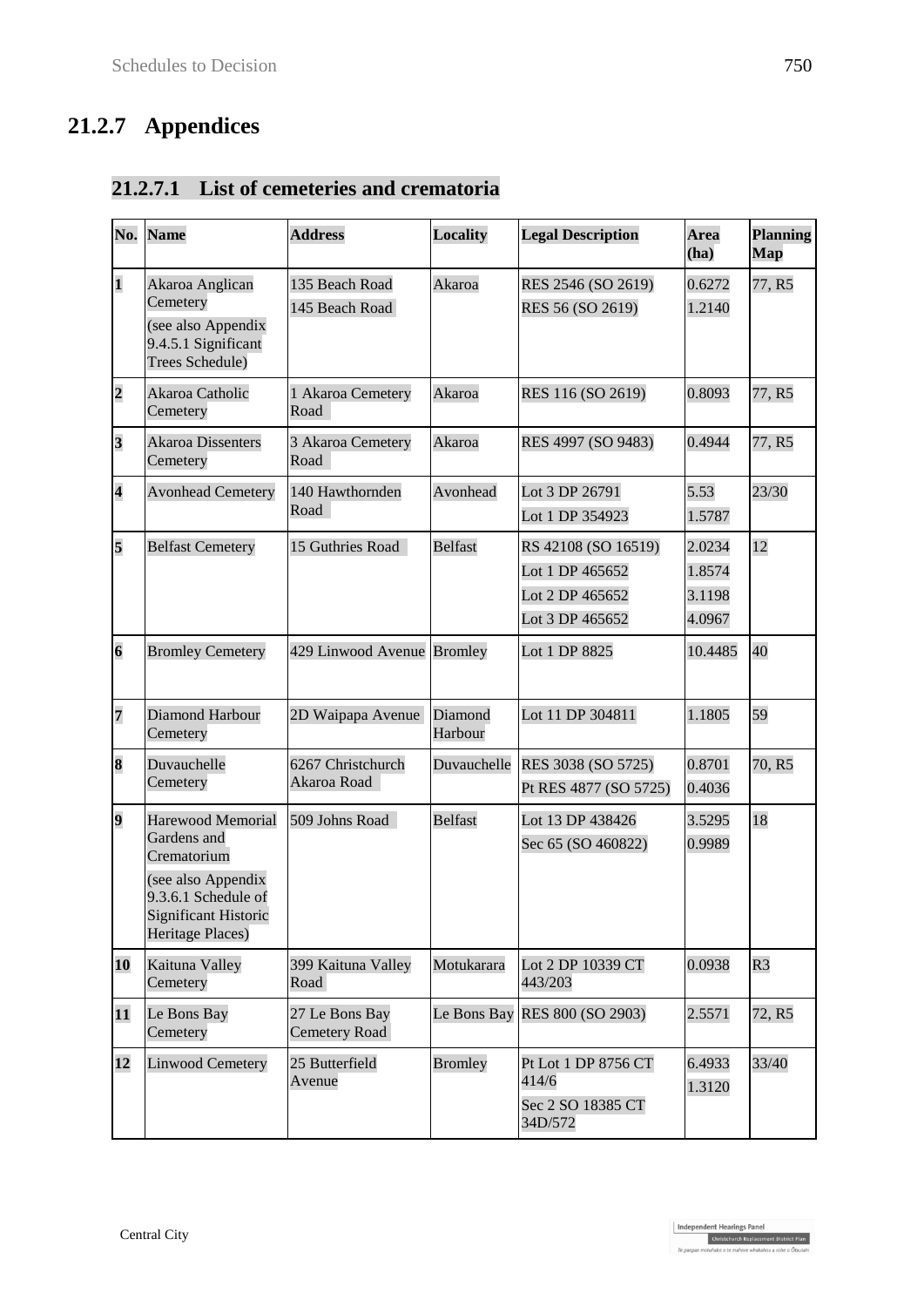| No. | <b>Name</b>                                      | <b>Address</b>                                                 | <b>Locality</b>     | <b>Legal Description</b>                                                                                                                         | <b>Area</b><br>(ha)                            | <b>Planning</b><br>Map |
|-----|--------------------------------------------------|----------------------------------------------------------------|---------------------|--------------------------------------------------------------------------------------------------------------------------------------------------|------------------------------------------------|------------------------|
| 13  | Little Akaloa<br>Cemetery                        | 1236 Chorlton Road<br>1238 Chorlton Road                       | Okains Bay          | Res 4936 Canterbury<br>Dist<br>Res 4949 Canterbury<br>Dist                                                                                       | .2023<br>.2410                                 | 66/R2                  |
| 14  | <b>Little River Cemetery</b>                     | 30 Upper Church<br>Road                                        | <b>Little River</b> | RES 3023 (SO 4409)                                                                                                                               | 0.8094                                         | 69                     |
| 15  | <b>Lyttelton Anglican</b><br>Cemetery            | 87 Oxford Street                                               | Lyttelton           | Lot 1 DP 11713 CT<br>464/288                                                                                                                     | 1.2993                                         | 52, R1                 |
| 16  | <b>Lyttelton Catholic</b><br>and Public Cemetery | 56 Reserve Terrace<br>58 Reserve Terrace<br>60 Reserve Terrace | Lyttelton           | RES 46 (BM 292) CT<br>468/107<br>Pt RES 45 (BM 292) CT<br>468/107<br>Pt RES 45 (BM292) CT<br>420/16<br>Lot 43 DP 9983<br>Lot 33 DP 9983          | 0.4046<br>0.2023<br>0.2023<br>0.0212<br>0.1012 | 52, R1                 |
| 17  | <b>Memorial Park</b><br>Cemetery                 | 31 Ruru Road                                                   | <b>Bromley</b>      | Pt RS 10269 (BM 318)<br>CT 396/179<br>Pt RS 4075 (A 10266)<br>CT 31F/440<br>RS 40281 (SO 11666)<br>CT 12F/164<br>Pt RS 7469 (LT 46003<br>BM 318) | 6.4749<br>4.9043<br>0.8814<br>0.0320           | 33                     |
| 18  | Okains Bay<br>Cemetery                           | 11 Chorlton Road                                               | Okains Bay          | RES 148 (SO 3091) CT<br>91/186                                                                                                                   | 2.0234                                         | 68, R5                 |
| 19  | Pigeon Bay Cemetery                              | 100 Wilsons Road                                               | Pigeon Bay          | RES 624 (SO 2187)                                                                                                                                | 0.8093                                         | R <sub>4</sub>         |
| 20  | Ruru Lawn Cemetery                               | 63 Ruru Road                                                   | <b>Bromley</b>      | Pt Lot 1 DP 10009 CT<br>420/197<br>Lot 3 DP 69736 CT<br>40C/538                                                                                  | 15.3879<br>0.1111                              | 33/40                  |
| 21  | <b>Sydenham Cemetery</b>                         | 34 Roker Street                                                | Spreydon            | Pt RS 154 (A 9187) CT<br>23F/695<br>Pt RS 154 (BM 313) CT<br>591/38                                                                              | 6.4218<br>0.1950                               | 45/46                  |
| 22  | Waimairi Cemetery                                | 195A Grahams Road                                              | <b>Burnside</b>     | Lot 314 DP 22922 CT<br>3A/784<br>RES 3740 (SO 4809) CT<br>245/239                                                                                | 1.6936<br>3.0756                               | 23/24                  |
| 23  | Wainui Cemetery                                  | 43 Cemetery Road                                               | Wainui              | RS 41892 (SO 16324)                                                                                                                              | 1.0627                                         | 75, R4                 |